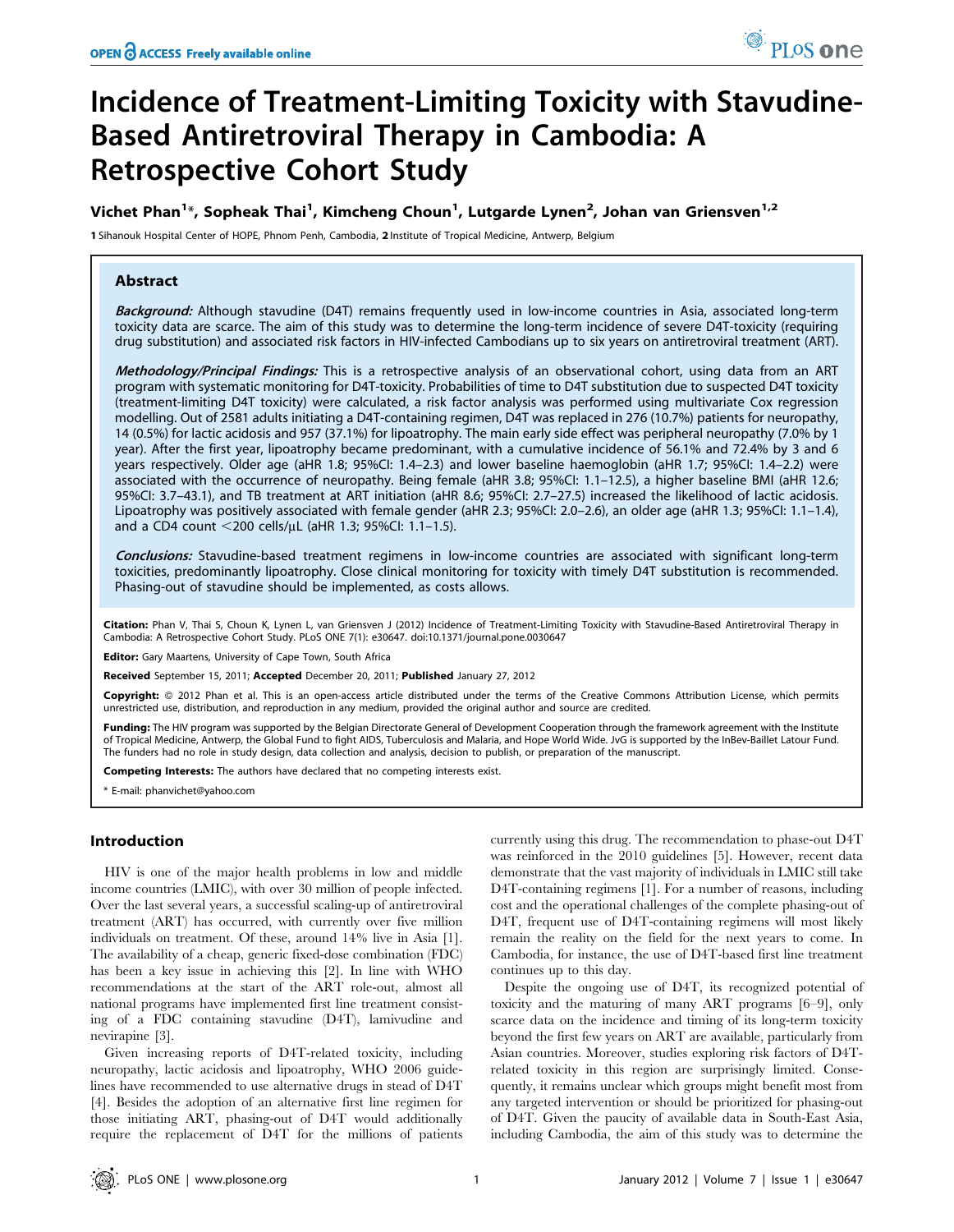long-term incidence of severe D4T-toxicity and associated risk factors in HIV-infected Cambodians. Using data from an ART cohort with systematic monitoring for D4T-toxicity performed from the program-onset in 2003, we provide data on the long-term toxicity associated with D4T by up to six years of treatment.

## Methods

# Study design and study population

We conducted a retrospective cohort study between March 2003 and December 2010 at the Sihanouk-Hospital-Center-of-Hope (SHCH) in Phnom Penh, Cambodia. Since March 2003, this tertiary care hospital provides comprehensive HIV care at no cost, as part of the national ART program. All adult, ART-naive HIV-infected patients having initiating D4T-based ART at SHCH were included.

#### Antiretroviral treatment initiation and monitoring

Treatment initiation on ART was according to WHO recommendations: all patients with WHO stage IV, WHO stage III with CD4 cell count  $\langle 350 \text{ cells/}\mu\text{L}$  or with CD4 cell count  $\langle 200 \text{ cells/}\mu L \rangle$  were eligible for ART. First line treatment consisted of a generic FDC containing D4T, lamivudine and nevirapine. Zidovudine or efavirenz was prescribed in case of contraindications to D4T or nevirapine. From 2006 on, D4T was prescribed as 30 mg bid, irrespective of body weight. Prior to that, dosing was done according to body weight with a higher dose (40 mg bid) for individuals with a body weight above 60 kg [4].

Before ART initiation, extensive patient counselling was done, including on the occurrence of toxicities. Patients were seen at monthly visits during the first six months after ART initiation. Subsequently, visits were scheduled less frequently (every 2–3 months) for clinically stable patients. All medical care was provided by physicians, supported by a team of nurses and adherence counsellors. At every clinical encounter, key issues were systematically addressed, including the clinical evolution, evaluation of treatment response and ART-related toxicity. Adherence was evaluated by pill counts at every visit, and using the visual analogue scale (VAS) every six months. Baseline laboratory testing included haematology, liver function tests, hepatitis B/C serology and CD4 cell count determination (FACSCount (Becton Dickinson). After ART initiation, a full blood count and CD4 cell count was done every six months. During the first months of ART, liver function tests were performed more regularly. In case of suspicion of treatment failure, a viral load test was done. Clinical and immunological criteria were used to guide indications for viral load testing. Cotrimoxazole prophylactic treatment was given for all WHO stage II/III/IV patients and all those with a CD4 count  $\langle 200 \text{ cells/µL}$ . All patients with WHO stage 4 disease or a CD4 count  $\langle 100 \text{ cells/}\mu\text{L}$  were started on fluconazole primary prophylaxis. Patients not presenting at their scheduled visit were contacted by phone. Those living in the neighbourhood of the hospital were visited at home. Patients not presenting at the hospital for a period of 6 months without additional information were defined lost to follow-up (LTFU). Additional program details and outcome data of the antiretroviral treatment program in SHCH have been published before [10,11].

# Outcome measures

All patients on D4T-containing regimens were routinely screened for associated toxicity using a standardized approach. At every clinic visit, patients were assessed for symptoms suggestive of symptomatic hyperlactatemia or lactic acidosis. Lactate level was measured for suspected cases only. Since no pH determination could be done, cases of symptomatic hyperlactatemia (SH) and lactic acidosis (LA) could not be differentiated and were grouped together as SH/LA. A case of SH/LA was defined as a patient on ART, presenting with compatible symptoms with other mimicking conditions ruled out, and a lactate level  $\geq 2.5$  mmol/L (capillary blood, Accutrend Lactate). D4T was systematically replaced for these patients. Up to 2005, no lactic acid levels could be measured and diagnosis was clinical. Neuropathy was assessed clinically by the HIV physician, D4T was substituted in case of WHO grade III/IV severity. Patients were assessed for lipoatrophy (loss of subcutaneous fat in the face, arms, legs, cheeks, buttocks) at every encounter by self-report and clinical assessment. Decisions to substitute D4T were guided by the clinical severity of lipoatrophy combined with the patient's preference and perception of the body changes. Consequently, stavudine was essentially replaced for reasons of lipoatrophy if 1) clinically severe or 2) patients perceived this as severe and disturbing, even though clinically it was defined as less pronounced.

#### Data collection and statistical analysis

Clinical and laboratory data were prospectively collected on a daily basis, using standardized data collection tools and stored in a database. Quality control of the stored data was done at regular intervals.

The primary outcome was time to D4T substitution due to suspected D4T toxicity. We will refer to this in the text as treatment-limiting (or severe) D4T toxicity. The cumulative incidence of D4T substitution due to suspected toxicity was calculated using the Kaplan Meier methodology. Patients were censored at the date of D4T substitution, at the last visit for patients that died, were transferred out or were lost to follow-up, and at December 31, 2010 for the remainder. Patients switched to non-D4T containing second line regimens due to virological failure were censored at the date of switching and defined as having experienced no D4T-related toxicity event. A risk factor analysis was performed using multivariate Cox regression. Collinearity between variables was assessed. We used a backward selection method, retaining those variables with Pvalues $< 0.05$  in the final model. Data analysis was done using STATA version 11. The level of significance was set at  $P<0.05$ .

#### Ethical issues

Since the launch of the HIV care program, clinical data have been routinely collected for purposes of program monitoring and evaluation, and research activities. Patients were requested to give written informed consent to store and use the data. No linkage of these data with other sources was done. The data collection and informed consent procedure were approved by the Institutional Review Board ITM (Institute of Tropical Medicine, Antwerp) and the Institutional Review Board SHCH (Sihanouk Hospital Center of HOPE). No patient identifiers were included in the dataset used for this analysis.

# Results

# Characteristics of the study population

By December 2010, 2581 adult patients on D4T-containing regimen were included in analysis, with a median follow-up time of 1.3 years. Of these, 1341 (52%) were female, the median age at the start of treatment was 35 years. Eighty percent were in WHO stage III/IV at treatment initiation. The median baseline CD4 count was  $87 \text{ cells/}\mu\text{L}$ . The most frequent ART regimen was D4T/lamivudine/nevirapine, with 72% of patients initiating this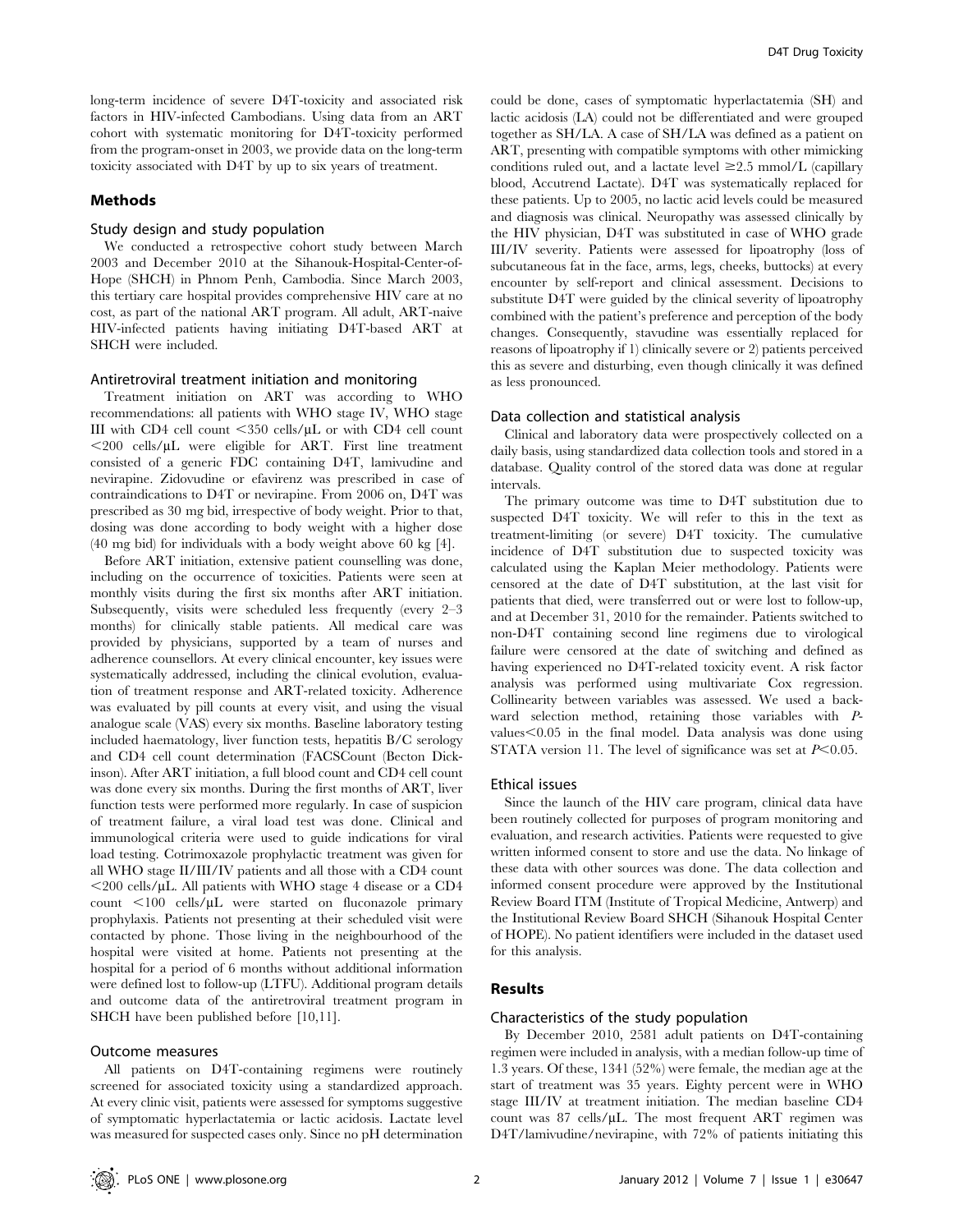regimen. In total, 686 (27%) of the patients were on TB treatment at ART initiation (Table 1).

# Incidence and timing of D4T-related toxicity

Out of 2581 adult patients initiating a D4T-containing regimen, D4T was replaced in 276 (10.7%) patients for suspected D4Trelated neuropathy, 14 (0.5%) for SH/LA and 957 (37.1%) for lipodystrophy. All reported cases of SH/LH were confirmed by lactic acid determination. The main early side effect was peripheral neuropathy (7.0% by 1 year), with a cumulative incidence of 16.6% and 19.0% by 3 and 6 years respectively. SH/LA was mainly seen after the first six months but remained rare overall, with a cumulative incidence of 1% by 6 years. After the first year, lipoatrophy became the predominant side effect, with a cumulative incidence of 56.1% and 72.4% by 3 and 6 years respectively (Table 2; Figure 1).

## Risk factors for D4T-related toxicity

In univariate analysis, older age  $(>= 40$  years), low baseline body mass index (BMI) ( $\leq$ 18.5 kg/m<sup>2</sup>), and low baseline haemoglobin  $\leq$ 10 g/dL) were associated with increased risk of D4T-associated neuropathy (Table 3). Higher baseline BMI ( $>$ 25 kg/m<sup>2</sup>), use of efavirenz and being on TB treatment at ART initiation were associated with increased risk of SH/LA. Lipoatrophy was positively associated with older age and female sex. An increased risk was observed with low baseline CD4 cell count  $\langle$  <200 cells/  $\mu$ L) and low baseline haemoglobin. In multivariate analysis, neuropathy remained associated with older age and low baseline haemoglobin. Being female, overweight (BMI $>$ 25 kg/m<sup>2</sup>), and on TB treatment at ART initiation increased the likelihood of SH/ LA. Lipoatrophy was positively associated with female gender and

Table 1. Baseline characteristics of adult patients initiating stavudine-containing antiretroviral treatment ( $N = 2581$ ).

| Age (years) - median (IQR)                                               | 35 (30-40)       |
|--------------------------------------------------------------------------|------------------|
| Sex - $n$ $(% )$                                                         |                  |
| Male                                                                     | 1240 (48)        |
| Female                                                                   | 1341 (52)        |
| Baseline WHO clinical stage - n (%)                                      |                  |
| Stage I                                                                  | 127 (4.9)        |
| Stage II                                                                 | 404 (15.7)       |
| Stage III                                                                | 1081 (41.9)      |
| Stage IV                                                                 | 969 (37.5)       |
| Baseline body weight (kg) – median (IQR)                                 | 49 (43-55)       |
| Baseline body mass index (kg/m <sup>2</sup> ) - median (IQR)             | $19(17-21)$      |
| Baseline CD4 count (cells/µL) - median (IQR)                             | 87 (25-206)      |
| Baseline haemoglobin (g/dL) - median (IQR)                               | $11.3(9.9-12.6)$ |
| Treatment regimen - n (%)                                                |                  |
| Stavudine/lamivudine/nevirapine <sup>a</sup>                             | 1869 (72.5       |
| Stavudine/lamivudine/efavirenz <sup>a</sup>                              | 719 (27.5)       |
| On tuberculosis treatment at ART initiation - n (%)                      | 686 (26.6)       |
| Follow-up time with exposure to D4T (years) - median (IQR) 1.3 (0.8–2.3) |                  |
|                                                                          |                  |

IQR: interquartile range, WHO: world health organization, ART: antiretroviral therapy.

<sup>a</sup>From 2006, stavudine was prescribed as 30 mg bid, irrespective of body weight. Prior to that, 40 mg bid was given for individuals with a body weight  $>60$  kg.

doi:10.1371/journal.pone.0030647.t001

Table 2. Incidence of severe toxicity related to stavudine  $(N = 2581)$ .

| Stavudine-<br>related toxicity | <b>Events</b><br>(%) | Rate/<br>1000 py | Cumulative incidence (%)<br>- Kaplan-Meier estimates <sup>a</sup> |     |                    |      |
|--------------------------------|----------------------|------------------|-------------------------------------------------------------------|-----|--------------------|------|
|                                |                      |                  |                                                                   |     | 6 m 12 m 36 m 60 m |      |
| Neuropathy                     | 276 (10.7)           | 63.8             | 2.1                                                               | 7.0 | 16.6               | 19.0 |
| Lactic acidosis                | 14(0.5)              | 3.2              | 0.1                                                               | 0.6 | 0.7                | 1.0  |
| Lipoatrophy                    | 957 (37.1)           | 221.1            | 0.8                                                               | 7.0 | 56.1               | 724  |

<sup>a</sup>Kaplan-Meier estimates: time to first severe toxicity (ie requiring treatment change) at specified months on ART; py:: patient years. doi:10.1371/journal.pone.0030647.t002

older age. A reduced risk was seen for patients initiating ART with a baseline CD4 count  $>$ 200 cells/ $\mu$ L (Table 3).

#### **Discussion**

This paper is the first to provide estimates of long-term toxicity related to D4T up to six years after treatment initiation from LMICs. By six years on D4T, lipoatrophy was the predominant side-effect, requiring treatment substitution in seven out of ten patients. For each of the different D4T-toxicities, distinct risk factors were identified, indicating which patients might require more close toxicity-monitoring, should avoid D4T altogether or should be prioritized for phasing-out of D4T.

Our findings of older age and female sex as risk factors for lipoatrophy are consistent with other reports from LMIC [12,13]. Regarding baseline CD4 cell count, conflicting data have been reported [12,13]. Our data confirm the reported association of older age and neuropathy [12,14,15]. Whereas most previous studies have reported advanced HIV stage as a risk factor for neuropathy, we observed an increased risk associated with low baseline haemoglobin. Possibly, this is merely a reflection of advanced disease at ART initiation [10,13]. Alternatively, recent studies have observed the strong and independent prognostic information contained in both baseline and time-updated haemoglobin levels, even after adjustment for CD4 cell count



Figure 1. Cumulative incidence of lipoatrophy. Kaplan-Meier curve showing the proportion of patients substituting stavudine due to lipoatrophy.

doi:10.1371/journal.pone.0030647.g001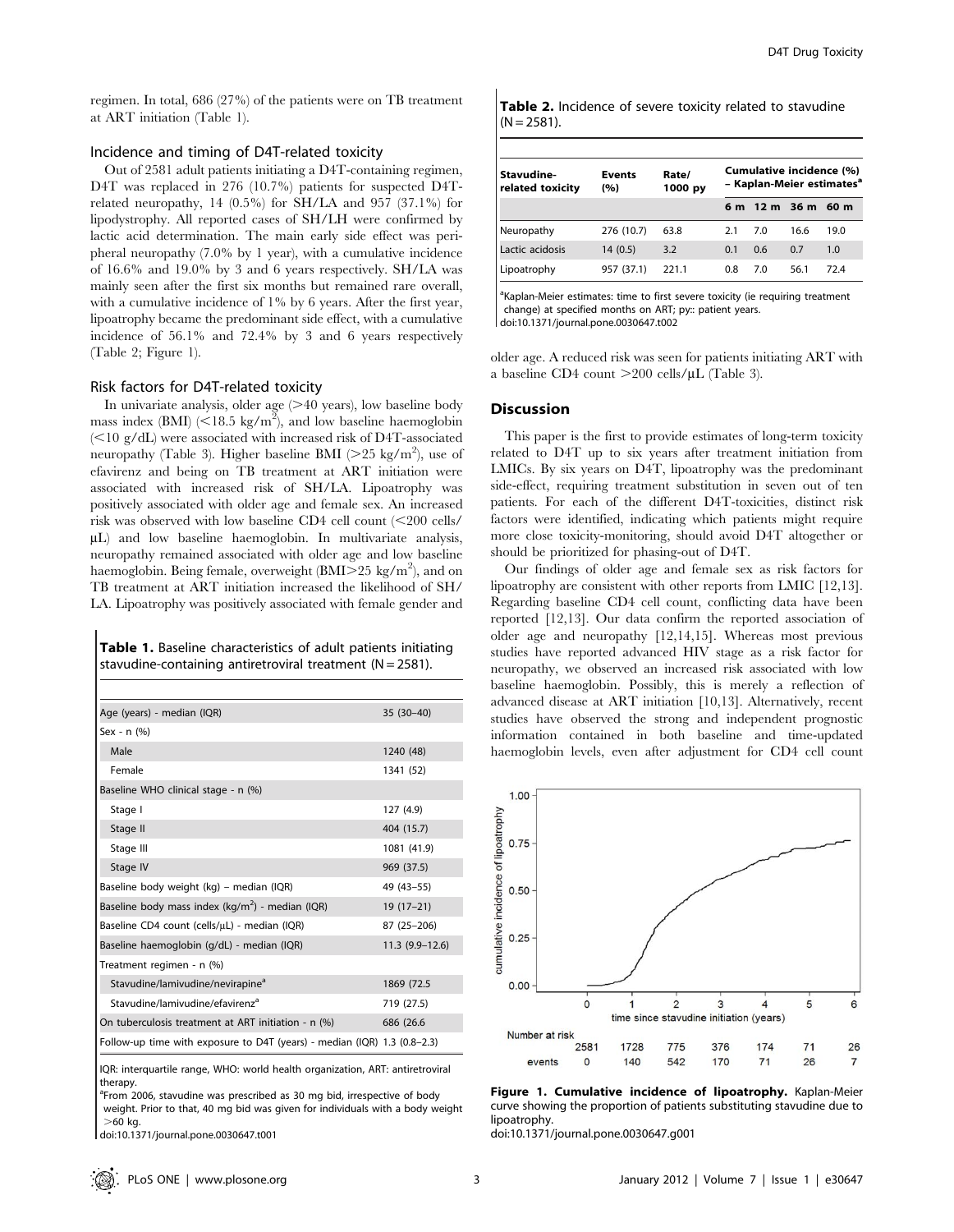Table 3. Risk factors for severe toxicity related to stavudine.

| <b>Risk factors</b>           | Neuropathy               |                | <b>Lactic acidosis</b>   |                  | Lipoatrophy              |                |  |  |  |
|-------------------------------|--------------------------|----------------|--------------------------|------------------|--------------------------|----------------|--|--|--|
|                               | HR (95% CI)              | aHR (95% CI)   | HR (95% CI)              | aHR (95% CI)     | HR (95% CI)              | aHR (95% CI)   |  |  |  |
| Sex                           |                          |                |                          |                  |                          |                |  |  |  |
| Male                          | $\mathbf{1}$             |                | $\mathbf{1}$             | $\mathbf{1}$     | $\mathbf{1}$             | $\mathbf{1}$   |  |  |  |
| Female                        | $1.1(0.9-1.4)$           |                | $2.5(0.8-8.1)$           | $3.8(1.1-12.5)$  | $2.2(1.9-2.5)$           | $2.3(2.0-2.6)$ |  |  |  |
| Age                           |                          |                |                          |                  |                          |                |  |  |  |
| $\leq$ 40 years               | $\mathbf{1}$             | $\mathbf{1}$   | $\mathbf{1}$             |                  | $\mathbf{1}$             | $\mathbf{1}$   |  |  |  |
| $>40$ years                   | $1.9(1.5-2.4)$           | $1.8(1.4-2.3)$ | $2.8(1.0-8.1)$           |                  | $1.1(1.0-1.3)$           | $1.3(1.1-1.4)$ |  |  |  |
| Baseline WHO clinical stage   |                          |                |                          |                  |                          |                |  |  |  |
| 1/11                          | $\mathbf{1}$             |                | $\mathbf{1}$             |                  | $\mathbf{1}$             |                |  |  |  |
| III/IV                        | $1.4(1.0-2.0)$           |                | $1.5(0.3-6.7)$           |                  | $1.0(0.9-1.2)$           |                |  |  |  |
| <b>Baseline BMI</b>           |                          |                |                          |                  |                          |                |  |  |  |
| $\leq$ 25 kg/m <sup>2</sup>   | $\overline{\phantom{a}}$ |                | $\mathbf{1}$             | $\mathbf{1}$     | $\mathbf{1}$             |                |  |  |  |
| $>$ 25 kg/m <sup>2</sup>      |                          |                | $6.4(2.0-20.5)$          | $12.6(3.7-43.1)$ | $0.9(0.7-1.3)$           |                |  |  |  |
| $\geq$ 18.5 kg/m <sup>2</sup> | $\mathbf{1}$             |                | $\overline{\phantom{a}}$ |                  | $\overline{\phantom{a}}$ |                |  |  |  |
| $<$ 18.5 kg/m <sup>2</sup>    | $1.3(1.0-1.7)$           |                | $\overline{\phantom{a}}$ |                  | $\overline{\phantom{a}}$ |                |  |  |  |
| Baseline CD4 count            |                          |                |                          |                  |                          |                |  |  |  |
| $\geq$ 200 cells/µL           | $\mathbf{1}$             |                | $\mathbf{1}$             |                  | $\mathbf{1}$             | $\mathbf{1}$   |  |  |  |
| $<$ 200 cells/ $\mu$ L        | $1.1(0.8-1.5)$           |                | $0.8$ $(0.3-2.6)$        |                  | $1.2(1.0-1.4)$           | $1.3(1.1-1.5)$ |  |  |  |
| Baseline haemoglobin          |                          |                |                          |                  |                          |                |  |  |  |
| $\geq$ 10 g/dL                | $\mathbf{1}$             | $\mathbf{1}$   | $\mathbf{1}$             |                  | $\mathbf{1}$             |                |  |  |  |
| $<$ 10 g/dL                   | $1.7(1.4-2.2)$           | $1.7(1.4-2.2)$ | $1.3(0.4-4.3)$           |                  | $1.2(1.0-1.3)$           |                |  |  |  |
| NNRTI at start                |                          |                |                          |                  |                          |                |  |  |  |
| EFV                           | $\mathbf{1}$             |                | $\mathbf{1}$             |                  | $\mathbf{1}$             |                |  |  |  |
| <b>NVP</b>                    | $0.9(0.7-1.1)$           |                | $0.3(0.1-0.7)$           |                  | $0.9(0.8-1.1)$           |                |  |  |  |
| On TB treatment at ART start  |                          |                |                          |                  |                          |                |  |  |  |
| No                            | $\mathbf{1}$             |                | $\mathbf{1}$             | $\mathbf{1}$     | $\mathbf{1}$             |                |  |  |  |
| Yes                           | $1.1(0.9-1.5)$           |                | $5.4(1.8-16.0)$          | $8.6$ (2.7-27.5) | $1.0(0.9-1.2)$           |                |  |  |  |

aHR: adjusted hazard ratio, CI: confidence interval, WHO: world health organization, BMI: body mass index, NNRTI: non-nucleoside reverse transcriptase inhibitor; EFV: efavirenz; NVP: nevirapine; TB: tuberculosis; ART: antiretroviral treatment.

doi:10.1371/journal.pone.0030647.t003

values [10,11,16]. In contrast with a South African study [17], we did not find an association of neuropathy with TB treatment. Possible reasons for this could include differences in analytical approach, management of toxicity or timing of ART initiation for patients on TB treatment.

With regards to SH/LA, the association with the use of tuberculosis treatment is somehow surprising and has not been reported yet. In one case-control study, efavirenz was identified as a risk factor for lactic acidosis [18]. Whether this could be the mechanism behind our observed association with tuberculosis treatment, albeit not identified in multivariate analysis, remains to be determined. Alternatively, rapid weight gain after ART initiation, identified as a risk factor for lactic acidosis in a South African study, might be implicated for patients on tuberculosis treatment [12]. Finally, it needs to be pointed out that TB treatment and the use of EFV are closely related variables. Although no clear problem of collinearity was detected during analysis, the problem cannot be entirely ruled out.

Cost has been a major reason for the ongoing use of D4Tcontaining ART in LMIC. Despite recent cost reductions, tenofovir-based regimens are still more than twice as expensive in terms of drug costs. In Cambodia, the low cost of D4T is a key argument for maintaining this drug within first line treatment regimens for the next years to come. Our data suggest that the cost-saving effect with D4T-use is limited in time, given the high long-term rates of D4T-replacement. Moreover, its ongoing use continues to expose patients to drug toxicity, with all its negative implications. Whereas our data reinforce the need to phase-out D4T to better tolerated regimens in LMIC, it is clear that this is a major operational undertaking that should be implemented in a phased and controlled manner. In this regard, our experience could be of interest for national programs willing to implement a gradual phasing-out of D4T. By combining patient education, close monitoring for D4T-toxicities, integrating the patient's perception and applying a low threshold for D4T-replacement, a gradual phasing-out of D4T can be expected. Additionally, the occurrence of toxicity could be significantly reduced by prioritizing those at highest risk of D4T toxicity, based on the risk factors identified. Importantly, patient support relative to a uniform and quick D4T replacement strategy might be enhanced with this more targeted approach. A recent study from Cambodia on systematic substitution of zidovudine for D4T highlighted that a fraction of patients preferred to remain on D4T-based HAART [19]. Imposing a treatment change without patient approval might negatively affect on the adherence to the new regimen.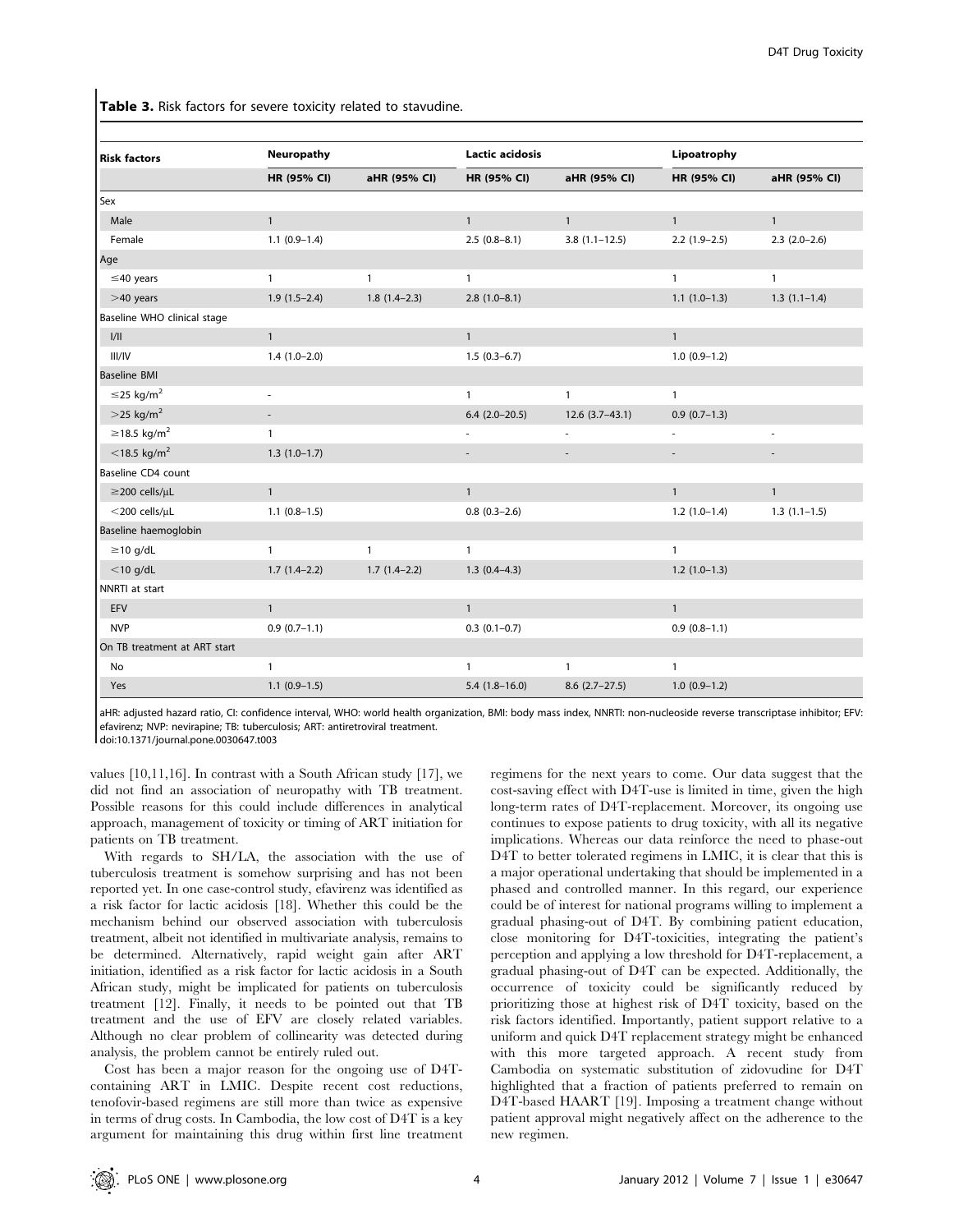Previous studies have reported on D4T-toxicity up to three years after ART initiation [12,15]. Although incidence of neuropathy in our study was lower, our three-year estimates on lipoatrophy are around twice those recently reported in an African cohort [15]. This could in part relate to the strict criteria for D4Tsubstitution in this program, relying on a scoring-system of clinical severity of changes in different body sites. In contrast, we also considered the patient's perception and preference. Indeed, recent evidence is consistently pointing out that the subjective experience of ART-related toxicities might be as an important parameter to monitor in ART programs besides the 'objective' changes [20–23]. Self-reported physical and psychological symptoms were identified as strong and independent risk factors for subsequent treatment failure in a recent study [24]. From an operational perspective, the patient's perception is probably an integral part in quantifying the ('subjective') severity of toxicities. Integrating this in therapeutic decisions could contribute towards greater adherence to proposed interventions and towards improvement in the quality of life. This might be especially true for toxicities like body changes, where clear inter-individual differences in perception could exist. The negative impact of perception of body changes on quality of life and adherence has been reported in a number of studies [25–28].

A number of limitations have to be mentioned. This is a retrospective analysis, using data from a treatment program setting. Data on D4T dosing were not recorded in the database. However, given the overall low body weight in this population, few patients initiated high dose D4T (40 mg bid) before revision of the guidelines in 2006. D4T drug changes were driven by suspicion of D4T toxicity by the clinician, hence not necessarily with formal proof of D4T as the culprit drug. Reported data merely demonstrate associations, and not causation. Moreover, this program was probably better resourced with more intensive monitoring compared to other field settings, and this could possibly have resulted in over diagnosis of toxicities. With increasing experience of the program, diagnosis may have been

# References

- 1. World Health Organization (2009) Towards universal access: scaling up priority HIV/AIDS intervention in the health sector: Progress report, September 2009. Available: http://www.who.int/hiv/pub/2009progressreport/en/.
- 2. Womack J (2009) HIV-related lipodystrophy in Africa and Asia. AIDS Read 19: 131–152.
- 3. World Health Organization (2004) Scaling up Antiretroviral Therapy in Resource-limited Settings: Treatment Guidelines for a Public Health Approach: 2003 Revision. Available: http://www.who.int/3by5/publications/documents/ arv\_guidelines/en/.
- 4. World Health Organization (2006) Antiretroviral therapy for HIV infection in adults and adolescents: Recommendations for a public health approach: 2006 Revision. Available: http://www.who.int/hiv/events/artprevention/gilks.pdf.
- 5. World Health Organization (2010) Antiretroviral therapy for HIV infection in adults and adolescents, Recommendations for a public health approach, 2010 revision. Available: http://whqlibdoc.who.int/publications/2010/9789241599764\_ eng.pdf.
- 6. Gallant JE, Staszewski S, Pozniak AL, DeJesus E, Suleiman JM, et al. (2004) Efficacy and safety of tenofovir DF vs stavudine in combination therapy in antiretroviral-naive patients: a 3-year randomized trial. JAMA 292: 191–201.
- 7. Mutimura E, Stewart A, Rheeder P, Crowther NJ (2007) Metabolic function and the prevalence of lipodystrophy in a population of HIV-infected African subjects receiving highly active antiretroviral therapy. J Acquir Immune Defic Syndr 46: 451–455.
- 8. Mercier S, Gueye NF, Cournil A, Fontbonne A, Copin N, et al. (2009) Lipodystrophy and metabolic disorders in HIV-1-infected adults on 4- to 9-year antiretroviral therapy in Senegal: a case-control study. J Acquir Immune Defic Syndr 51: 224–230.
- 9. Boulle A, Orrel C, Kaplan R, Van CG, McNally M, et al. (2007) Substitutions due to antiretroviral toxicity or contraindication in the first 3 years of antiretroviral therapy in a large South African cohort. Antivir Ther 12: 753–760.
- 10. Thai S, Koole O, Un P, Ros S, De MP, et al. (2009) Five-year experience with scaling-up access to antiretroviral treatment in an HIV care programme in Cambodia. Trop Med Int Health 14: 1048–1058.

influenced by negative perceptions about D4T by physicians and patients. However, patients were systematically evaluated at each clinical visit, with standard clinical assessment, patient management and reporting. We also note that data were collected prospectively using standardized data collection tools, with continuous monitoring of data quality and clinical management practices. Still, it remains that the unavailability of technical investigations to more rigorously diagnose the different toxicities could have led to misclassification. Moreover, at the start of the program, no lactic acid determination could be done. For lipoatrophy, diagnostic tools such as DEXA-scanning might have allowed to define the exact incidence of lipoatrophy over time. However, our main research question was not to define what happens 'biologically', but rather 'operationally' ie to what extent and for what reasons D4T is replaced over time within a program with close toxicity monitoring.

D4T-based treatment regimens in low-income countries are associated with significant long-term toxicities. With seven out of ten patients developing lipoatrophy by six years of treatment, lipoatrophy represents the major long-term side-effect. Until D4T has been phased-out completely, close monitoring for toxicity combined with the integration of the patient's perspective and a low threshold for D4T-replacement is recommended.

# Acknowledgments

We are grateful to the doctors and patients of SHCH for their contribution to the data collection.

# Author Contributions

Conceived and designed the experiments: JvG. Performed the experiments: VP KC. Analyzed the data: JvG. Wrote the paper: VP KC LL ST JvG. Assistance in data interpretation: ST LL. Improvement of the intellectual concept of the paper: ST LL.

- 11. Lynen L, An S, Koole O, Thai S, Ros S, et al. (2009) An algorithm to optimize viral load testing in HIV-positive patients with suspected first-line antiretroviral therapy failure in Cambodia. J Acquir Immune Defic Syndr 52: 40–48.
- 12. Boulle A, Orrel C, Kaplan R, Van CG, McNally M, et al. (2007) Substitutions due to antiretroviral toxicity or contraindication in the first 3 years of antiretroviral therapy in a large South African cohort. Antivir Ther 12: 753–760.
- 13. van Griensven J, De Naeyer L, Mushi T, Ubarijoro S, Gashumba D, et al. (2007) High prevalence of lipoatrophy among patients on stavudine-containing first-line antiretroviral therapy regimens in Rwanda. Trans R Soc Trop Med Hyg 101: 793–798.
- 14. Hawkins C, Achenbach C, Fryda W, Ngare D, Murphy R (2007) Antiretroviral durability and tolerability in HIV-infected adults living in urban Kenya. J Acquir Immune Defic Syndr 45: 304–310.
- 15. van Griensven J, Zachariah R, Rasschaert F, Mugabo J, Atte EF, et al. (2010) Stavudine- and nevirapine-related drug toxicity while on generic fixed-dose antiretroviral treatment: incidence, timing and risk factors in a three-year cohort in Kigali, Rwanda. Trans R Soc Trop Med Hyg 104: 148–153.
- 16. Kowalska JD, Mocroft A, Blaxhult A, Colebunders R, van LJ, et al. (2007) Current hemoglobin levels are more predictive of disease progression than hemoglobin measured at baseline in patients receiving antiretroviral treatment for HIV type 1 infection. AIDS Res Hum Retroviruses 23: 1183–1188.
- 17. Westreich DJ, Sanne I, Maskew M, Malope-Kgokong B, Conradie F, et al. (2009) Tuberculosis treatment and risk of stavudine substitution in first-line antiretroviral therapy. Clin Infect Dis 48: 1617–1623.
- 18. Imhof A, Ledergerber B, Gunthard HF, Haupts S, Weber R (2005) Risk factors for and outcome of hyperlactatemia in HIV-infected persons: is there a need for routine lactate monitoring? Clin Infect Dis 41: 721–728.
- 19. Isaakidis P, Raguenaud ME, Phe T, Khim SA, Kuoch S, et al. (2008) Evaluation of a systematic substitution of zidovudine for stavudine-based HAART in a program setting in rural Cambodia. J Acquir Immune Defic Syndr 49: 48–54.
- 20. Santos CP, Felipe YX, Braga PE, Ramos D, Lima RO, et al. (2005) Selfperception of body changes in persons living with HIV/AIDS: prevalence and associated factors. AIDS 19 Suppl 4: S14–S21.